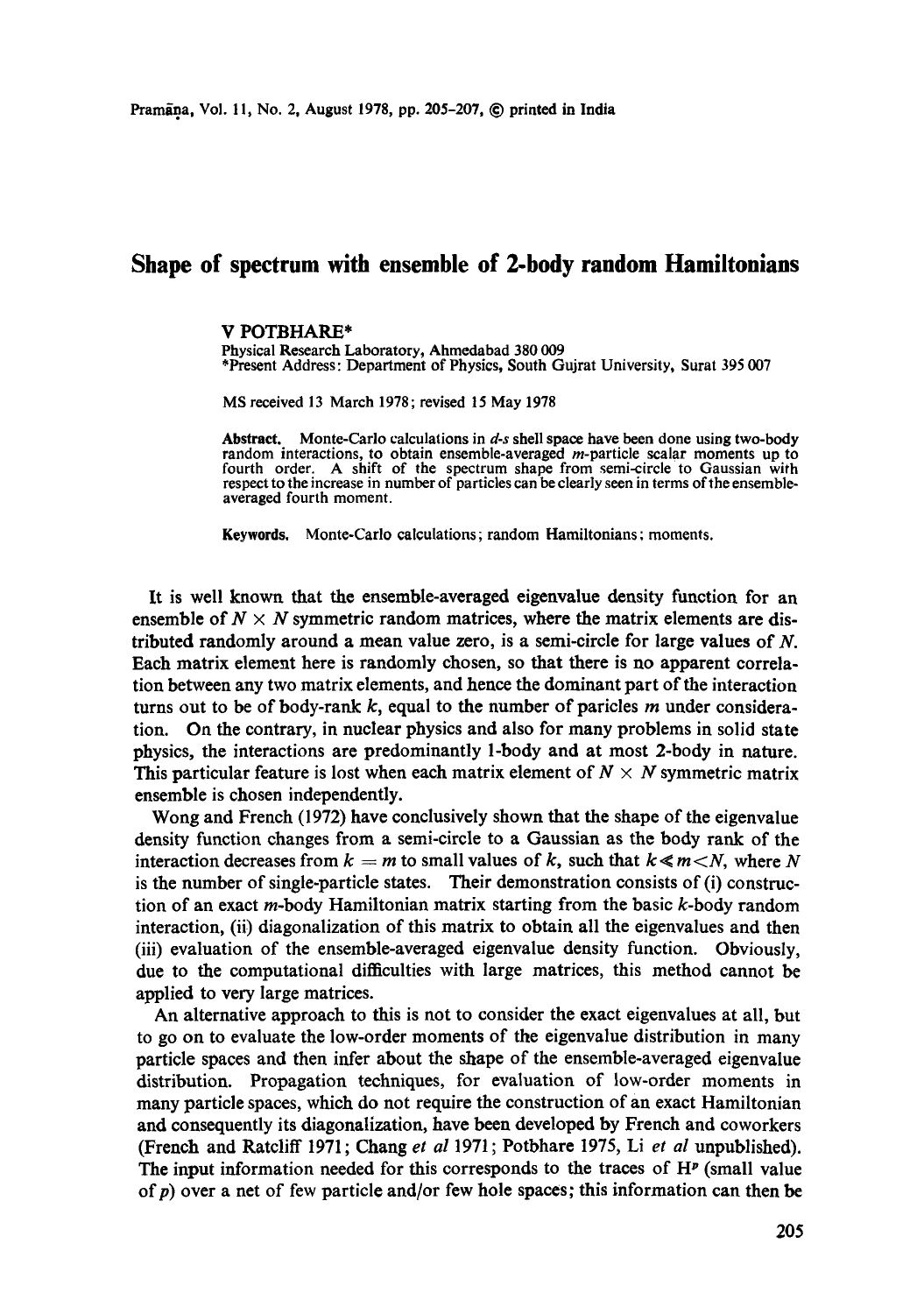propagated to evaluate the low-order moments in many particle spaces. Computer codes which exploit these methods are available for evaluation of low-order (up to fourth) moments of the Hamiltonian (usually  $(1+2)$ -body in nature) over various spaces. The entire *d-s* shell calculation for scalar moments of the Hamiltonian takes  $\simeq$  120 sec on IBM 360/44 machine.

In principle, one needs all the moments to obtain the exact eigenvalue distribution. In practice however, only few lower moments can be calculated; hence there is no way to obtain a unique eigenvalue distribution. But, one can get a feeling about how the eigenvalue distribution should look like. For example, with. the information corresponding to first four moments, eentroid and width tell us about the physical location and the spread of the spectrum, while the spectrum shape information is given by skewness and excess.\* If the values of the skewness and the excess are close to zero, then the eigenvalue distribution can be said to be close to a Gaussian. If, however, the excess is in the neighbourhood of  $-1$ , with the skewness around zero, the eigenvalue distribution nears a semi-circle.

In this paper, we have evaluated ensemble-averaged quantities (centroid, width, skewness and excess) for scalar distributions in *d-s* shell space. Scalar distribution treats all values of  $J$  and  $T$  on equal footing; that is, all the information about  $J$  and T is averaged out. In *d-s* shell, as usual, iso-scalar rotationally invariant Hamiltonian is described by 63 two-body matrix elements (TBME) and 3 single-particle energies. 96 sets of 63 TBME were generated randomly using Gaussian random variate. The 6048 numbers generated this way had following statistical properties: mean  $=$  -0027, variance=1.009, skewness=0.0 and excess= $-0.106$ , The three single-particle energies have been taken to be zero so as to study the effects of random nature of the TBME only. Table I gives the relevant necessary ensemble-averaged scalar quantities for various values of  $m$ , the number of particles. The dimensionality of the space is given by  $N!/(N-m)!m!$  where N, the single-particle states in  $d-s$  shell equals 24.

One immediately observes that the values of the ensemble-averaged skewness is very close to zero throughout the *d-s* shell. The value of the ensemble-averaged excess, however, increases from  $-0.65$  for  $m=3$  to  $-0.20$  for  $m=16$  and has again decreased

| m  | $\sigma$<br>Width              | $V$ var $\sigma$ | γ1<br><b>Skewness</b> | $V \overline{var \, \gamma_1}$ | Y2<br>Excess | var y. |
|----|--------------------------------|------------------|-----------------------|--------------------------------|--------------|--------|
| 2  | 1.7758                         | 0.2166           | 0.0025                | 0.3593                         | $-0.3540$    | 0.5930 |
| 3  | 2.9754                         | 0.3681           | $-0.0070$             | 0.2242                         | $-0.6519$    | 0-2190 |
| 4  | 4.0642                         | 0.5163           | $-0.0068$             | 0.1803                         | $-0.5769$    | 0.1404 |
| 8  | 7.5290                         | 1.1590           | $-0.0019$             | 0.1510                         | $-0.3152$    | 0.1084 |
| 12 | 9.4757                         | 1.9688           | $-0.0056$             | 0.1780                         | $-0.2210$    | 0.1184 |
| 16 | 9.7577                         | 2.7839           | 0.0093                | 0.2317                         | $-0.2023$    | 0.1559 |
| 20 | 7-9369                         | 3.2037           | 0.0035                | 0.3361                         | $-0.2727$    | 0.2695 |
|    | $\text{Var} = \text{Variance}$ |                  |                       |                                |              |        |

Table 1. Ensemble-averaged scalar quantities in *d-s* shell.

\*The skewness  $(\gamma_1)$  and the excess  $(\gamma_2)$  are related to the central moments:  $\gamma_1 = M_1/(M_1)^{3/2}$  and  $\gamma_2 + 3 = M_1/(M_2)^2$  where  $M_p$  is the p-th central moment.